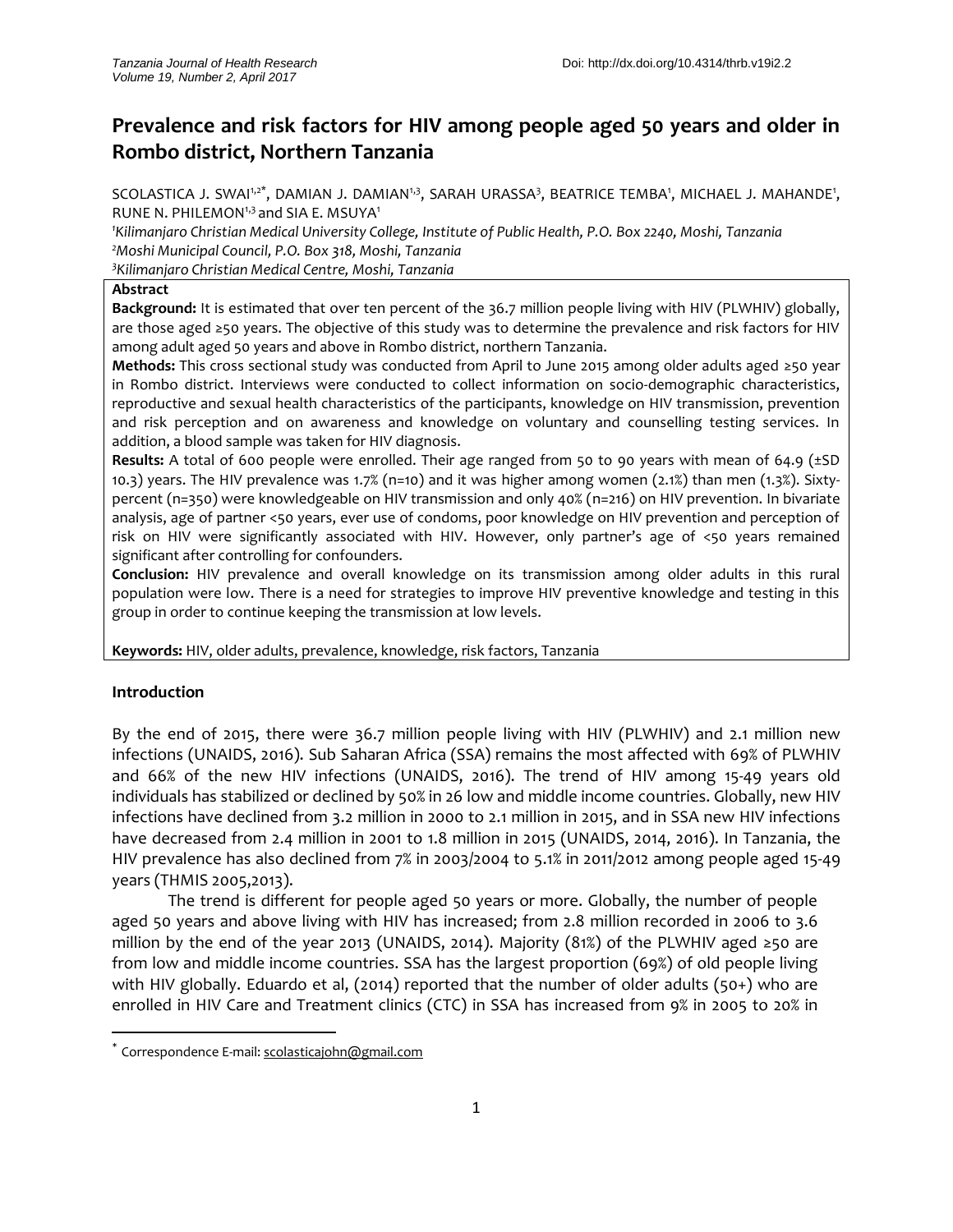2008. In Tanzania 15% of the people enrolled in CTC are people aged 50 years or older (Eduardo *et al*., 2014). Generally, the burden of HIV among older people is expected to increase in SSA and other low and middle income countries due to increased availability/accessibility of antiretroviral therapy (ART) (UNAIDS, 2016). With increased availability of ART, people are living longer and age with HIV (Negin *et al*., 2012; UNAIDS, 2013, 2016). A number of studies have been done on HIV among people aged 50 years and above in SSA. All these studies have reported a HIV prevalence between 3% and 14.3% (Negin *et al*., 2010, 2012; Nyirenda *et al*., 2012; Freeman & Anglewicz, 2012; Kalu *et al*., 2014). In Tanzania a study in Mufindi and Babati showed a prevalence of 8% among older adults (Nyigo *et al.*, 2014).

Marked variation has been observed in risk factors for HIV among people aged ≥50 years. In the USA, inconsistent use of condoms was associated with HIV among people older people (Brooks *et al.*, 2012), while in China, transactional sex, inconsistent use of condoms and needlesharing were the risk factors associated with HIV in this age group (Liu *et al*., 2012). In Zimbabwe, older adults who have never tested for HIV and reported inconsistent condom use were found to have higher HIV prevalence than others (Mahy et al, 2014). In Malawi, multiple partners among men and low level of knowledge on HIV transmission were the risk factors for HIV while in South Africa, low level of knowledge on HIV transmission and prevention were the risk factors for HIV (Negin *et al*., 2010; Freeman & Anglewicz, 2012; Nyirenda *et al*., 2012). In Kenya, conflict within marriage and remarriage after spouse death were the risk factors for HIV among older people (Kyobutungi *et al*., 2009). Despite increasing burden of HIV among older people, less priority is given to this group in terms of research. There is limited information from population-based studies on predictors and trends of HIV in older adults in Tanzania. This study was therefore carried out to determine the prevalence and risk factors associated with HIV among people aged 50 years and older in a rural district in northern Tanzania.

## **Materials and Methods**

## *Study area and design*

This was a cross sectional study conducted from April to June 2015 in Rombo district, northern Tanzania. Rombo district, covering an area of about 1,442 km² of mainly mountainous area has a population of 260,963 people of which 124,528 are men and 136,435 are women (URT, 2013). Administratively, the district is divided into 5 divisions namely Mengwe, Mkuu, Mashati, Useri and Tarakea, 24 Wards and 68 villages. The largest population of the district depends on agriculture, livestock keeping and small petty business. Few people are employed in the public sector. The district has 43 health facilities; 2 hospitals, 4 health centres and 37 dispensaries.

## *Study population, sample size and sampling*

The study population was consenting people, aged 50 years and above and who were residents of Rombo district. Multi-stage sampling technique was used to select older people aged 50 years and above. Using Village Registers, a sampling frame of people aged 50 years and above was made and approximately 30 participants were randomly selected from each village. The selected participants were visited at their homes and were informed about the study and were invited to participate. If the participant was not at home as a priori the research team had to visit the house for a minimum 3 times before declaring that the participant could not reached.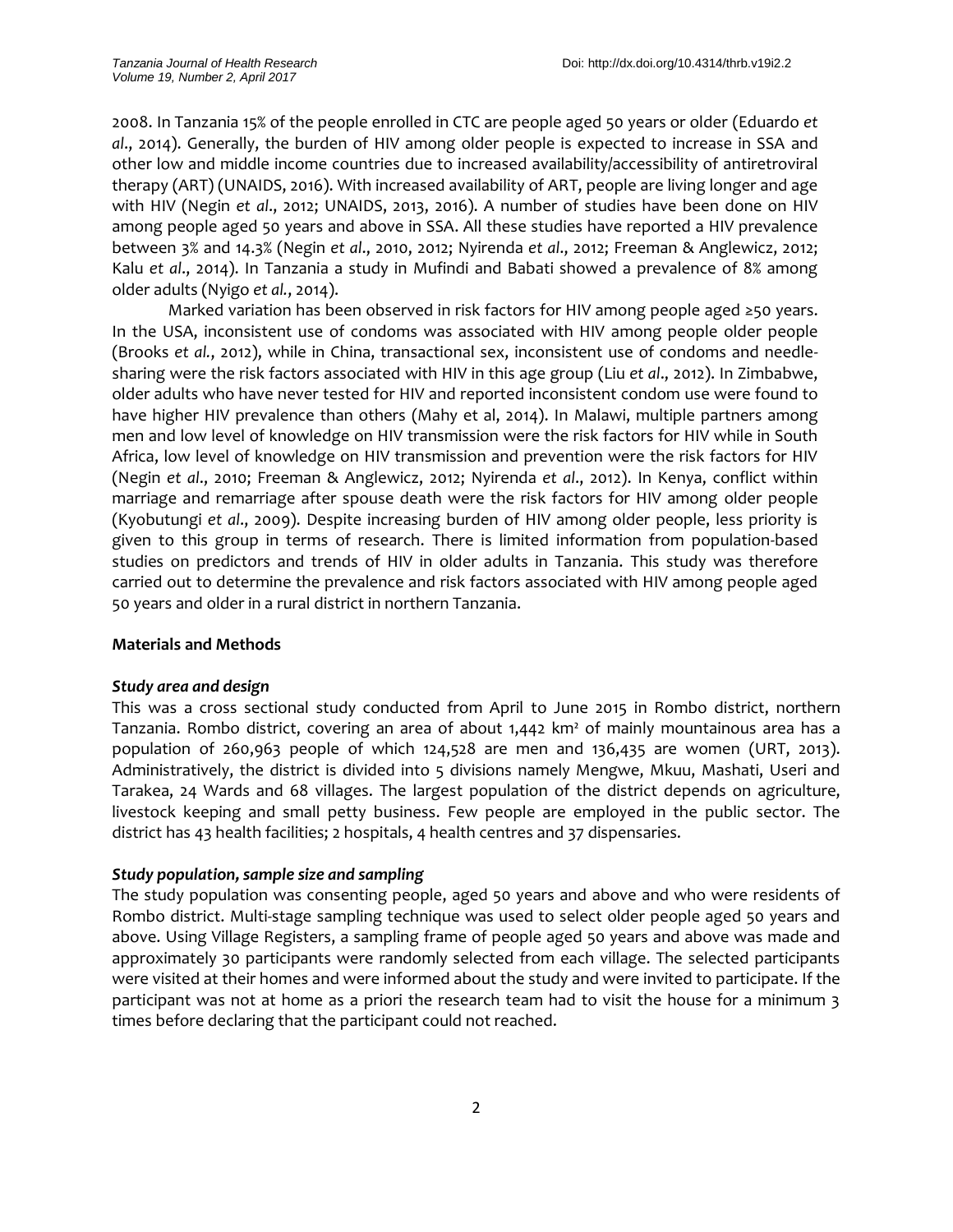#### *Data collection*

The interviews were conducted at either participant's home or at the village/ ward office depending on the preference of the participant. The questionnaires were administered in Kiswahili and used to collect the required information. Information collected included socio-demographic characteristics, reproductive and sexual health characteristics of the participants, knowledge on HIV transmission, prevention and risk perception and on awareness and knowledge on Voluntary and Counselling Testing services (VCT).

Knowledge on HIV was assessed by asking if the participants had ever heard about HIV. If the response was yes, a participant was supposed to respond to all the other questions on HIV transmission and prevention. The participant was asked to mention any HIV transmission and preventions modes he/she knows. The participant who was able to mention 2 or more ways was considered to have a good knowledge, but participants who mentioned less than 2 methods were categorized to have poor knowledge.

Pretesting counselling for HIV was given to all participants. After the interviews, a finger – pricked blood sample was collected for HIV diagnosis using Determine (Alere Medical Co, Ltd, Matsuhidai Matsodoshi Chiba, Japan). Positive results were confirmed using the Unigold (Trinity Biotech plc, Bray, Ireland). All the participants received HIV-post-test counselling. Those who tested positive were referred to Huruma Designated District Hospital for expert management.

#### *Data analysis*

Data were analysed using Statistical Package for Social Sciences version 22. Descriptive statistics were used to summarize data. Categorical data were summarized in percentages. Continuous variables were summarized by using mean or median with their respective measures of dispersion. Odds ratio with their 95% confidence interval were used to measure the strength of association between HIV and some of socio-demographic and behavioural risk factors. To get independent predictors of HIV, logistic regression analysis was conducted and any variable with P-value of < 0.1 in the bivariate analysis were entered in the model. P-value of  $<$  0.05 was taken as a statistical significant result.

#### *Ethical consideration*

The study received ethical approval from Ethical Committee of Kilimanjaro Christian Medical University College (Certificate number 795). Permission to conduct study was also sought from the Rombo District Authority. Information meetings were held with all wards/villages leaders of selected sites to inform them about the study, its objectives and benefits. Before enrolment, the researchers explained the purpose of the study to participants and those who agreed to participate, gave a written consent. Participants who were unable to write, right thumb was regarded as a signature. To maintain confidentiality only numbers were used in the questionnaires and laboratory forms.

#### **Results**

#### *Socio-demographic characteristics*

A total of 600 individuals participated in the study. The age of the participants ranged from 50 – 90 years with mean age of 64.9 ( $\pm$  SD 10.3) years. Of the 600 participants, 52% were males; 68% had primary education; 69% were married or cohabiting. Economically, majority of the participants (88.2%) had an income of less than USD 30 per month; 3.5% were receiving pension; 7.2% were currently employed (Table 1).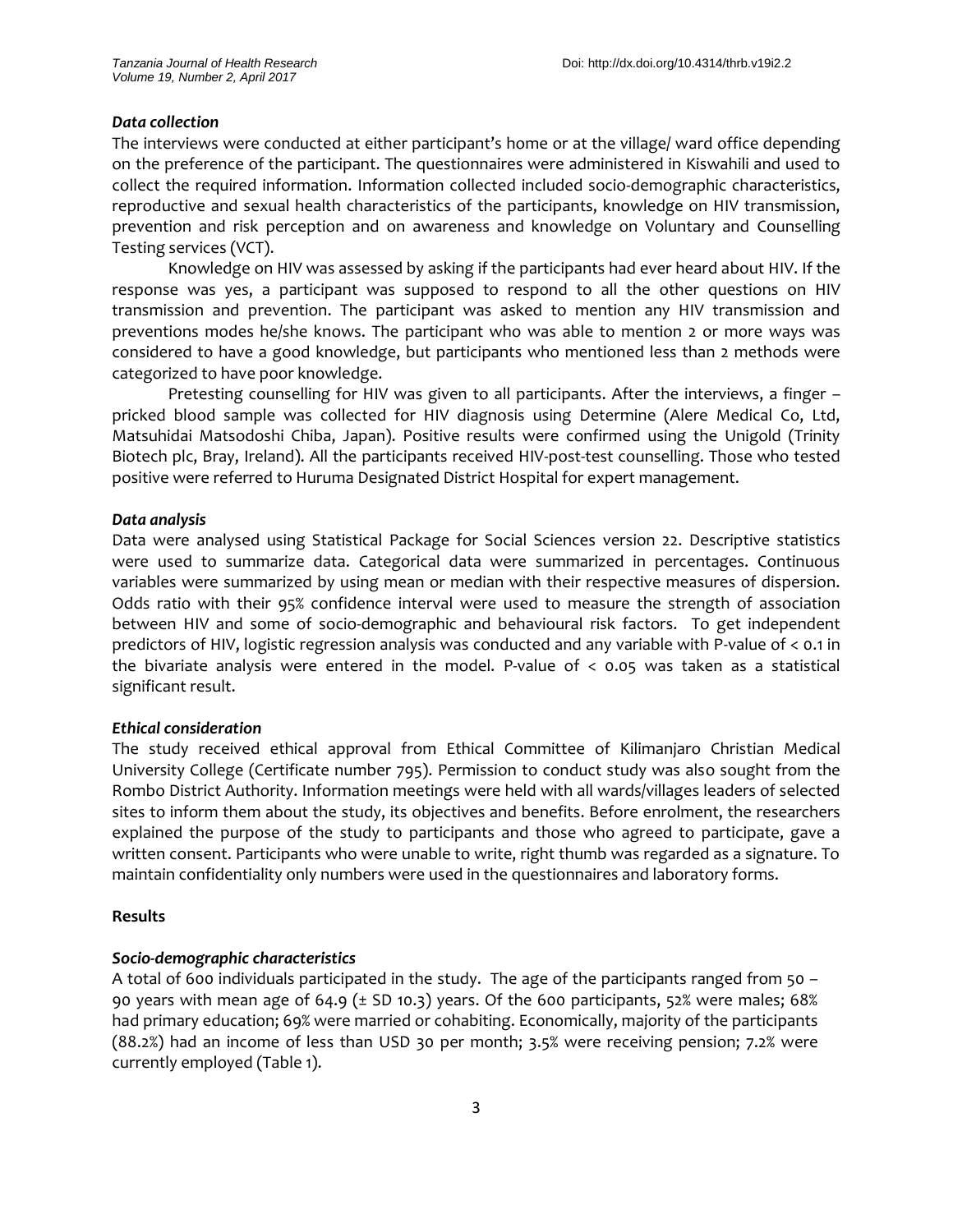| Variable                | Response            | No.        | $HIV+ N({\cal Z})^*$ | <b>COR (95%CI)</b>   | P-value |
|-------------------------|---------------------|------------|----------------------|----------------------|---------|
| Sex                     | Male                | 311(51.8)  | 4(1.3)               |                      |         |
|                         | Female              | 289(48.2)  | 6(2.1)               | $1.63(0.46-5.83)$    | 0.533   |
| Age group (years)       | 50-59               | 214(35.7)  | 6(2.8)               | $6.0(0.73 - 50.99)$  |         |
|                         | $60 - 69$           | 174 (29.0) | 3(1.7)               | 3.7(0.38-35.91)      |         |
|                         | 270                 | 212(35.3)  | 1(0.5)               |                      | 0.06    |
| Education               | None/Primary        | 558 (93.0) | 8(1.4)               |                      |         |
|                         | Secondary+          | 42(7.0)    | 2(4.8)               | $3.4(0.71 - 16.72)$  | 0.151   |
| Marital status          | Marriage/cohabiting | 415 (69.2) | 7(1.7)               |                      |         |
|                         | Single/Widow        | 185(30.8)  | 3(1.6)               | $0.9(0.25 - 3.76)$   | 0.990   |
| Partner's age (years)** | $\geq 50$           | 361(74.5)  | 3(0.8)               |                      |         |
|                         | < 50                | 66(15.5)   | 4(6.1)               | $7.69(1.68-35.24)$   | 0.013   |
| Monthly Income (US\$)   | $30$                | 529 (88.2) | 9(1.7)               |                      |         |
|                         | ≥30                 | 71(11.8)   | 1(1.4)               | $0.83(0.10 - 6.61)$  | 0.98    |
| Ever employed           | No                  | 502(83.7)  | 6(1.2)               | 1                    |         |
|                         | Yes                 | 98(16.3)   | 4(4.1)               | 3.51(0.97-12.70)     | 0.064   |
| In pension scheme       | No                  | 579 (96.5) | 9(5.0)               |                      |         |
|                         | Yes                 | 21(3.5)    | 1(4.8)               | $1.24(0.13 - 11.66)$ | 0.852   |
| Health insurance        | No                  | 250(41.7)  | 2(0.8)               |                      |         |
|                         | Yes                 | 350(58.3)  | 8(2.3)               | 2.90(0.61-0.206)     | 0.206   |

**Table 1: Association between socio-demographic characteristics and HIV (N=600)**

**Key:** \*= Row percentage; \*\*= 173 participants did not have partners; COR= Crude Odds Ratio

#### *Prevalence of HIV and risk factors*

The prevalence of HIV among participants was 1.7% (10/600). The prevalence was slightly higher among women 2.1% (n=6) than men 1.3% (n=4). However, the difference was not statistically significant (OR 1.63 [95% CI: 0.46 - 5.83]). The prevalence of HIV was 2.8% among participants aged 50–59 years old, 1.7% among those aged 60–69 years and 0.5% in participants aged 70 years and above.

| Table 2: Association between sexual behaviour and HIV characteristics (N=600) |  |
|-------------------------------------------------------------------------------|--|
|-------------------------------------------------------------------------------|--|

| Variable                              | Response         | No(%)      | $HIV+ N(\%)^*$ | <b>COR (95%CI)</b>  | P-value |
|---------------------------------------|------------------|------------|----------------|---------------------|---------|
| No. Children (N=588)                  | <4 Children      | 82(13.9)   | 2(2.4)         |                     |         |
|                                       | ≥4 Children      | 506 (86.1) | 8(1.6)         | $0.64(0.13 - 3.08)$ | 0.637   |
| Sex in past 3 month                   | No               | 290 (48.3) | 7(2.4)         | 1                   |         |
|                                       | Yes              | 310 (51.7) | 3(1.0)         | $0.39(0.10 - 1.54)$ | 0.210   |
| No. sexual partners past 12<br>months | No partner       | 195(32.5)  | 3(1.5)         | 1                   |         |
|                                       | $\geq$ 1 Partner | 405(67.5)  | 7(1.7)         | $1.13(0.29 - 4.40)$ | 0.990   |
| Lifetime number of sexual<br>partners | 1 partner        | 275(45.8)  | 7(2.5)         | 1                   |         |
|                                       | 2+ partners      | 325(54.2)  | 3(0.9)         | $0.36(0.09 - 1.39)$ | 0.199   |
| Transactional sex                     | No.              | 520(86.7)  | 9(1.7)         |                     |         |
|                                       | Yes              | 80(13.3)   | 1(1.3)         | $0.72(0.09 - 5.75)$ | 0.990   |
| Ever use of condoms                   | No.              | 518 (86.3) | 5(1.0)         |                     |         |
|                                       | Yes              | 82(13.7)   | 5(6.1)         | $6.66(1.89-23.55)$  | 0.006   |

**Key**: \*= row percentage

People with partner's aged less than 50 years had 8-times higher odds of being HIV-positive compared to those whose partners were 50 years and older (p-value =0.013). Age, education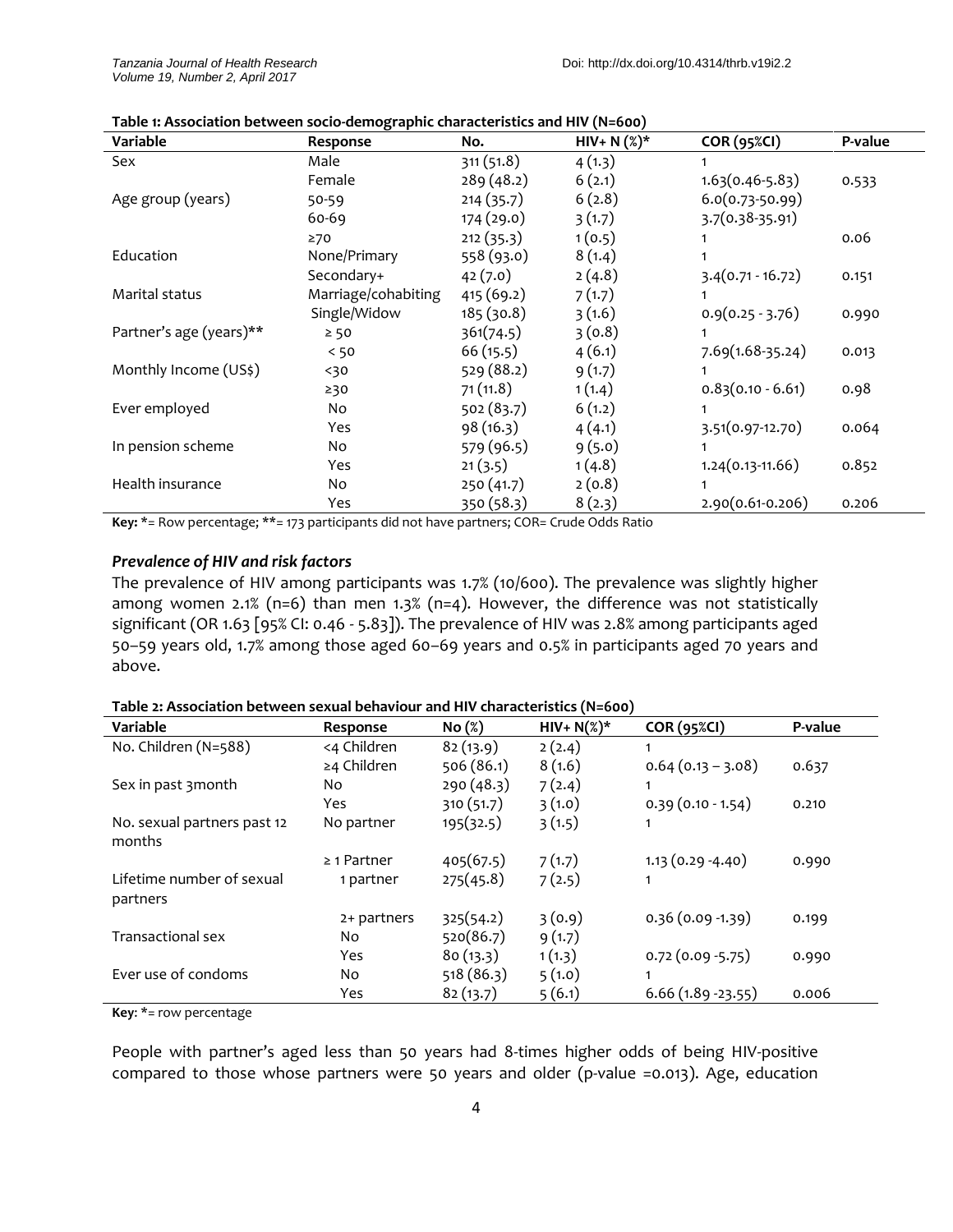level, marital status, alcohol intake, income level, employment and economic dependency were not associated with HIV, (Table 1).

About 52% and 68% of the 600 participants reported to be sexual active in the past 3 and 12 months respectively. Thirteen percent reported to have ever used a condom (Table 2). Report of ever use of condoms was significantly associated with HIV (p – value 0.006) (Table 2).

| Variable                  | $\cdot$<br>Response | . .<br>No(%) | $HIV+ N(\%)^*$ | <b>COR (95%CI)</b>   | - - -<br>P-value |
|---------------------------|---------------------|--------------|----------------|----------------------|------------------|
| Knowledge on transmission | Poor                | 233(40.0)    | 4(1.1)         |                      |                  |
|                           | Good                | 350 (60.0)   | 6(2.5)         | $2.29(0.64 - 8.19)$  | 0.192            |
| Knowledge of prevention   | Poor                | 367(63.0)    | 8(2.2)         | $2.44(1.04-14.88)$   |                  |
|                           | Good                | 216(37.0)    | 2(0.9)         |                      | 0.004            |
| Risk perception for HIV   | No risk             | 426(73.1)    | 4(0.9)         |                      |                  |
|                           | At risk             | 157(26.9)    | 6(3.8)         | $4.19(1.17 - 15.06)$ | 0.027            |
| Ever used VCT services    | No.                 | 241(41.3)    | 2(0.8)         |                      |                  |
|                           | Yes                 | 342(58.7)    | 8(2.3)         | $2.86(0.60 - 13.59)$ | 0.208            |
|                           |                     |              |                |                      |                  |

| Table 3: Association between HIV knowledge on HIV, prevention and VCT use and HIV infection (N=583) |  |  |
|-----------------------------------------------------------------------------------------------------|--|--|
|-----------------------------------------------------------------------------------------------------|--|--|

**Key**: \*= row percentage

Majority of participants (97.2%) have heard about HIV, and 86% knew the places to get Voluntary Counselling and Testing services (VCT) for HIV. However only 37% of the 600 participants had good knowledge on HIV prevention, 60% had good knowledge on HIV transmission, and 59% reported to have ever tested for HIV (Table 3). Participants with poor knowledge on HIV prevention had significantly 2.4 times higher odds of being HIV positive than those with good HIV prevention knowledge. People who perceived that they were at risk for HIV had significantly higher HIV prevalence (3.8%) than those who perceived they were not at risk (0.9%);  $p -$  value 0.027 (Table 3).

## *Independent predictors of HIV*

Logistic regression was done for all the factors associated with HIV at p < 10% level in the bi-variate analysis. Only partners age of less than 50 years remained significantly associated with HIV Adjusted Odds Ratio 5.21 (95% CI: 1.04 – 26.02) (Table 4).

| Variable                      | Response   | Adjusted OR (95%CI)*   | P-value |
|-------------------------------|------------|------------------------|---------|
| Partner's age                 | ≥50 years  |                        |         |
|                               | < 50 years | $5.21(1.04 - 26.02)$   | 0.044   |
| Ever use of condoms           | No         |                        |         |
|                               | Yes        | $3.61(0.91 - 14 - 25)$ | 0.067   |
| Knowledge<br><b>HIV</b><br>on |            |                        |         |
| prevention                    | Good       |                        |         |
|                               | Poor       | $3.23(0.77-13.53)$     | 0.109   |
| Risk perception for HIV       | Not risk   |                        |         |
|                               | At risk    | $3.41(0.89 - 13.06)$   | 0.073   |

**Table 4: Logistic regression for factors associated with HIV** 

\*\*Adjusted for age groups, partners age, employment in the past, ever use of condoms, knowledge on HIV prevention and risk perception for HIV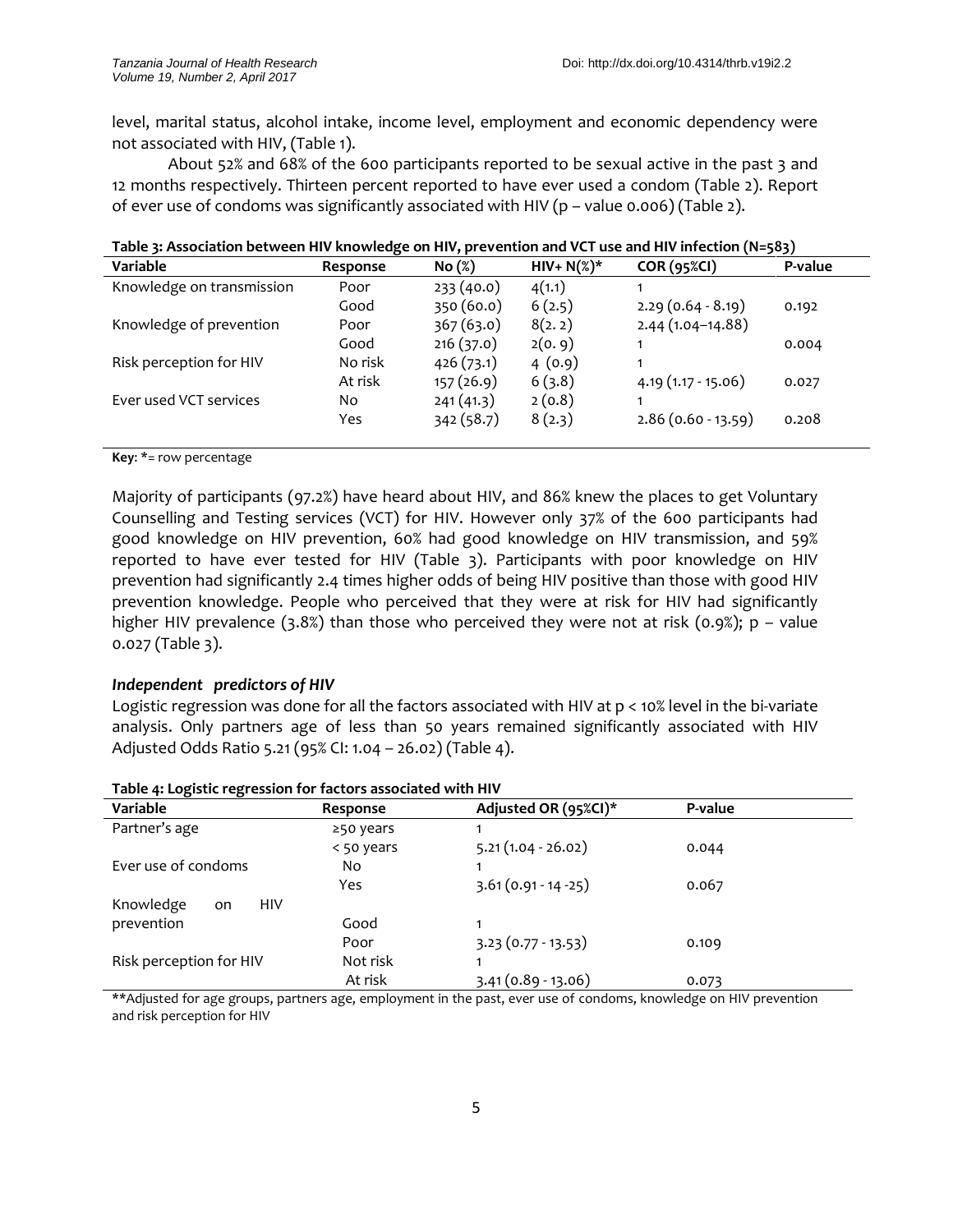#### **Discussion**

The prevalence of HIV among older people was low and declined with increasing age. It was lower compared to that among people aged 50 years or older elsewhere in Africa (Freeman & Anglewicz, 2012; Kalu *et al*., 2014) and Tanzania (Nyigo *et al*., 2014). A previous a population survey in Tanzania has also reported low HIV prevalence in the general population in this rural setting (THMIS, 2013). However, the fact that older people with HIV are diagnosed late, start ART care with advanced disease or lower CD4 and end with mortality thus they are not reflected in a population based could also be another explanation for the low prevalence among older people (Muteyedzi *et al*., 2011; Negin *et al*., 2012). Some studies have also shown that older age on its own is a risk factor for mortality, and HIV positive people aged 50 or older have 3-4 times higher mortality than their younger counterparts (Negin *et el*., 2010; Eduardo *et al*., 2014).

In Tanzania, though the HIV prevalence among women aged 15 -49 years in general population is significantly higher among women (6.2%) than men (3.8%), the findings of our current study indicate similar prevalence between men and women aged 50 years or more. Contrary to our findings, studies in Malawi and Nigeria have reported a significant difference in HIV prevalence between women and men aged 50 years or older (Freeman & Anglewicz, 2012; Kalu *et al*., 2014).

In general knowledge on HIV transmission and prevention methods was poor in this rural population of people aged 50 years or older. About two-thirds of the participants had poor knowledge on HIV preventive methods. Lower knowledge on HIV prevention among older people compared to younger ones has also been reported in South African (Negin & Cumming, 2010) and Kenya (Kyobutungi *et al.*, 2009). In this study older people with poor knowledge on HIV prevention had higher odds of being positive than their counterparts with good knowledge. This points/ brings attention to the gap in the way preventive efforts are designed. Most communitybased educational interventions in Sub-Saharan Africa, including Tanzania target people aged 15 – 49 years, adolescents, or pregnant population (Negin & Cumming, 2010; Negin et al, 2012; UNAIDS, 2013). Strategies to improve general HIV knowledge among the older groups are needed.

Many of the participants were sexually active during and in the past one year prior to the study. Similar findings have been observed in Nigeria and Malawi (Freeman & Anglewicz, 2012; Kalu *et al.*, 2014). This is contrary to a wide belief in Africa that, older people are not sexually active and hence they are not at risk for HIV (Kyobutungi *et al*., 2009; UNAIDS, 2013). In this study, people aged 50 or older who assessed themselves to be at higher risk for HIV had 4 times higher odds of being HIV positive. Thus programmes that target to increase the number of people who knows their HIV status to 90% by 2020, should also target this group (UNAIDS, 2016). Report of ever use of condoms in this study was associated with 6 times higher odds of being HIV positive than others. Condom use may be a marker of higher risk behaviour in this population as previously reported elsewhere in Tanzania (Msuya *et al*., 2006; Mmbaga *et al*., 2007). Or it may be that people who know they are HIV positive are more likely to use condoms due to counselling received during testing.

Some of the limitations of the study include the fact, been cross sectional nature, it is difficult to know the temporal nature of observed associations. Participants could also have recall problem on some issues explored. Moreover, the information on HIV prevalence and associated risk factors was collected from a rural setting of one region and may not be generalizable for all other regions or urban settings. Despite the limitations, this was a population based study thus providing baseline information on HIV prevalence, sexual behaviour characteristics and level of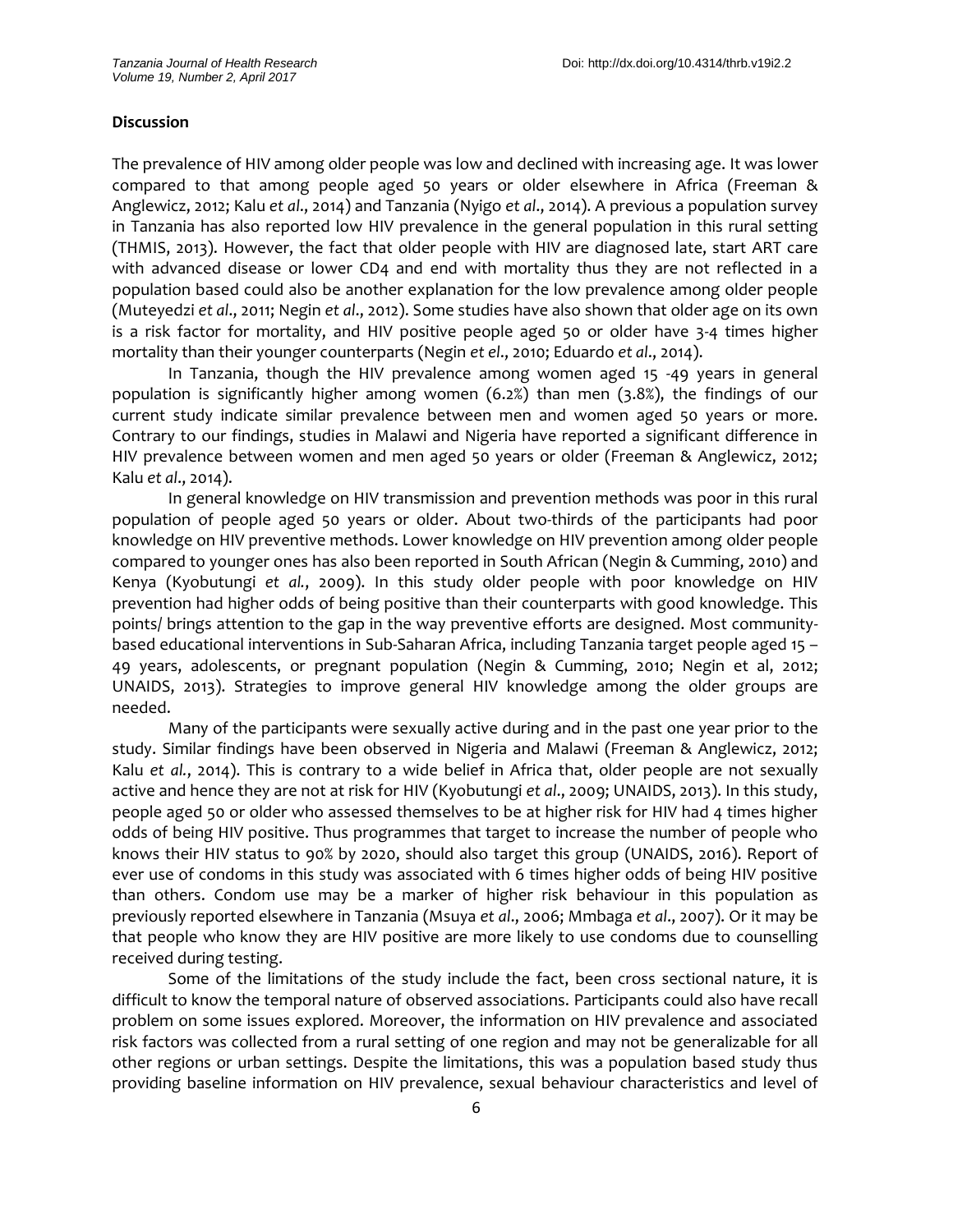HIV knowledge among older people in Rombo District. Use of laboratory method to diagnose HIV adds validity of the findings, contrary to other studies that relied on reported information to give HIV prevalence.

We conclude that HIV prevalence among people aged 50 years and older in this rural population is low; and that the overall knowledge on HIV and transmission is low. We recommend strengthening information, education and communication interventions especially targeting older people to improve their knowledge and skills in HIV prevention. Further studies on HIV risk and sexual behaviour in urban settings are needed, to provide a picture of HIV epidemic in older adults in the country. The need to diagnose HIV-positive older people earlier cannot be overemphasized due to the fact they have higher disease progression, higher mortality and less clinical response compared than younger people.

## **Competing interests**

The authors declare that they have no competing interests.

## **Authors' contribution**

SEM, DJD, RNP designed the study; SJ, DJD, SU, BT, SEM contributed to data collection. DJD, SEM, MJM analysed the data. MJM, DJD, SEM interpreted the results. All the authors read and approved the final version of the manuscript.

## **Acknowledgements**

This study was funded by the Mentored Research Program in collaboration with HRSA-funded KCMC MEPI Grant Number T84HA21123-02 of the US National Institutes of Health. We thank the participants for their time and willingness to give information. We also thank the District Executive Director and District Medical Officer of Rombo for permission to conduct the study in the district. We are grateful to the Wards and Village leaders for introducing the research team in their respective areas.

# **References**

- Eduardo, E., Lamb, M.R., Kandula, S., Howard, A., Mugisha, V., Kimanga, D., Kilama, B., El-Sadr, E. & Elul, B. (2014) Characteristics and outcomes among older HIV-positive adults enrolled in HIV programs in four Sub-Saharan African countries. *PLoS One* 9(7): e 103864.
- Freeman, E. & Anglewicz, P. (2012) HIV prevalence and sexual behaviour at older ages in rural Malawi. *International Journal of STD & AIDS* 23: 490–496*.*
- Liu, H., Lin, X., Xu, Y., Chen, S., Shi, J. & Morisky, D. (2012) Emerging HIV epidemic among older adults in Nanning China. *AIDS Patient Care* and *STD*s 26: 565-567.
- Kalu, O.S., Ngozi, O., Prince, U.E., Fiona, R., Bernard, O.O., George, O.C., Simeon, A.N., Arther, E.A. & Anthony, O.I. (2014) HIV Infection among 50 Years and above Attending Counselling and Testing (HCT) in Nnewi, Nigeria. *World Journal of AIDS* 4, 93-98.
- Kyobutungi, C., Ezeh, A.C., Zulu, E. & Falkingham, J. (2009) HIV/AIDS and the health of older people in the slums of Nairobi, Kenya: results from a cross sectional survey. *BMC Public Health* 9:153*.*